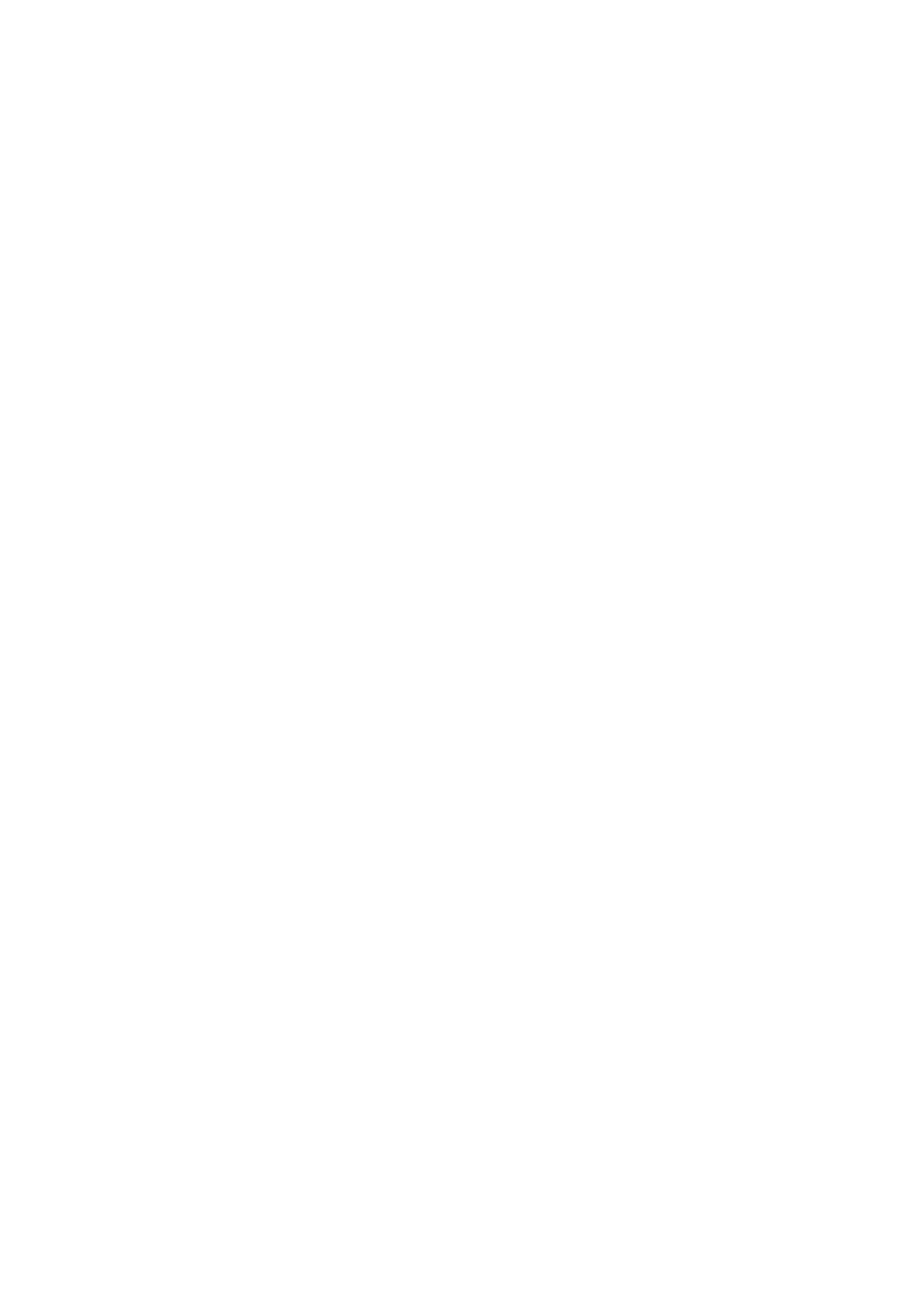

### **£70k + Remuneration Report 2011**

**In support of the 2011 Financial Report and Accounts**

**May 2012**

**Employment Relations**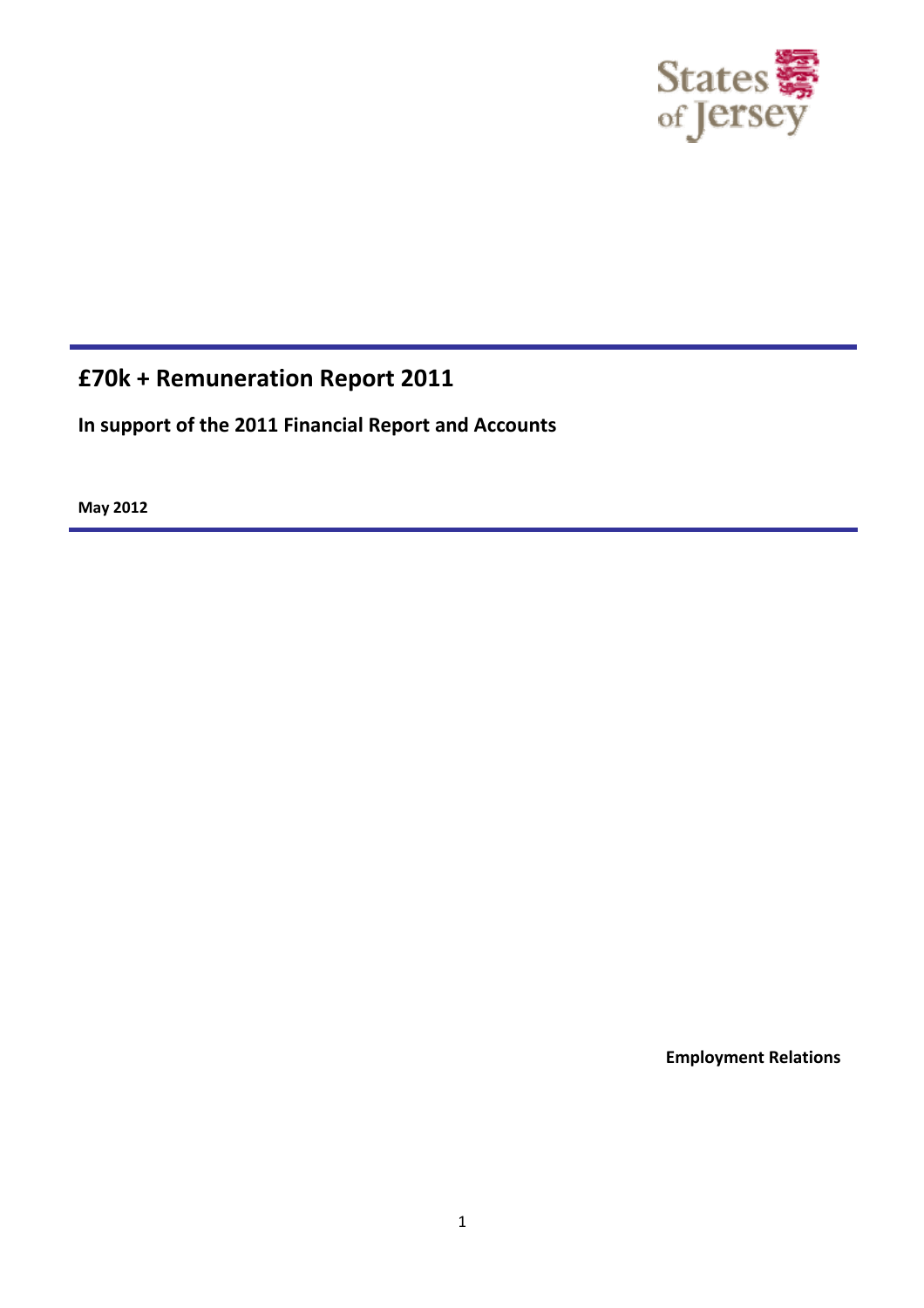## **Contents**

|    |                                                          | Page |
|----|----------------------------------------------------------|------|
| 1. | <b>Background</b>                                        | 3    |
| 2. | Analysis of employees remunerated between £70k and £100k | 4    |
| 3. | Analysis of employees remunerated in excess of £100k     | 5    |
| 4. | States of Jersey roles paid over £100k                   | 8    |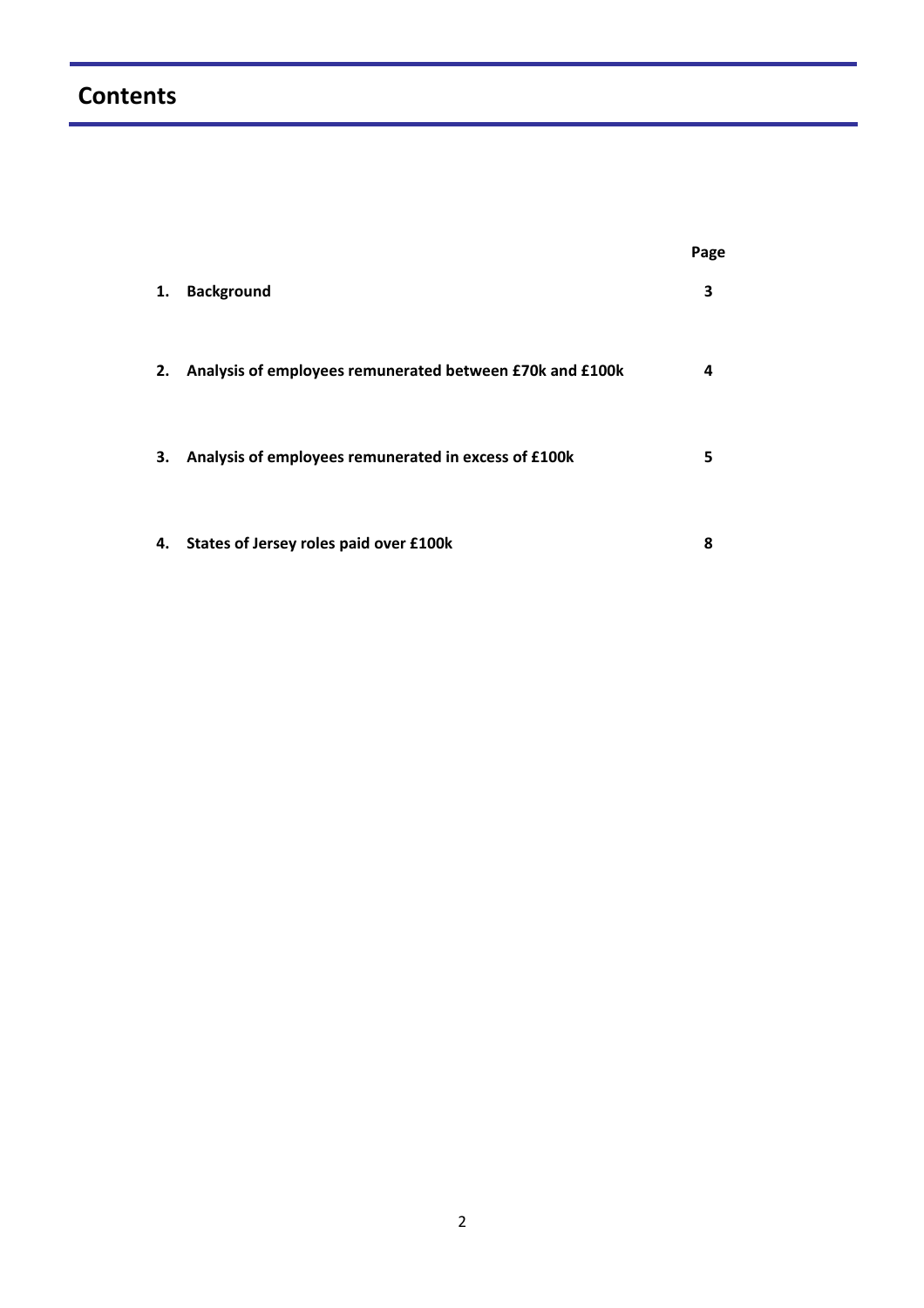#### **1 Background**

**1.1** In accordance with normal practice, the States Treasurer has included a table in the Financial Report and Accounts regarding the remuneration of States of Jersey employees who earned in excess of £70,000 in 2011. This report provides further details of the annual remuneration for high earning States of Jersey employees.

**Segmental Analysis of Staff: The table below gives details of the numbers of employees (including, for example, Chief Officers, hospital consultants, head teachers, deputy heads, senior teachers and police officers) who received remuneration of more than £70,000. Remuneration includes Salary and Wages and Pension Contributions paid by the States.**

| Remuneration         | 2011               |                | 2010               |                |  |
|----------------------|--------------------|----------------|--------------------|----------------|--|
|                      | <b>Non Traders</b> | <b>Traders</b> | <b>Non Traders</b> | <b>Traders</b> |  |
| £70,000 - £89,999    | 341                | 34             | 320                | 32             |  |
| £90,000 - £109,999   | 107                | 18             | 98                 | 22             |  |
| £110,000 - £129,999  | 55                 |                | 51                 | 3              |  |
| £130,000 - £149,999  | 26                 |                | 30                 |                |  |
| £150,000 - £169,999  | 22                 |                | 23                 | 0              |  |
| £170,000 - £189,999  | 12                 |                | 13                 | 0              |  |
| £190,000 - £209,999  | 4                  |                | 0                  | 0              |  |
| £210,000 - £229,999  | 1                  |                |                    | $\overline{0}$ |  |
| £230,000 - £249,999  | 1                  |                |                    | 0              |  |
| £250,000 - £269,999  | 0                  |                |                    | 0              |  |
| £270,000 - £289,999  |                    |                | ი                  | 0              |  |
| £290,000 - £309,999  | 1                  |                |                    | 0              |  |
| <b>Total</b>         | 571                | 55             | 540                | 58             |  |
| <b>Overall Total</b> | 626                |                |                    | 598            |  |

**1.2** 626 Public Sector Employees received gross remuneration in excess of £70,000 representing approximately 9.27 percent of the total Public Sector. Gross remuneration includes basic pay, any additional payments (e.g. additional hours payments, overtime, standby and work/skill related payments) and employer's pension contributions (approximately 13.4% of basic pay).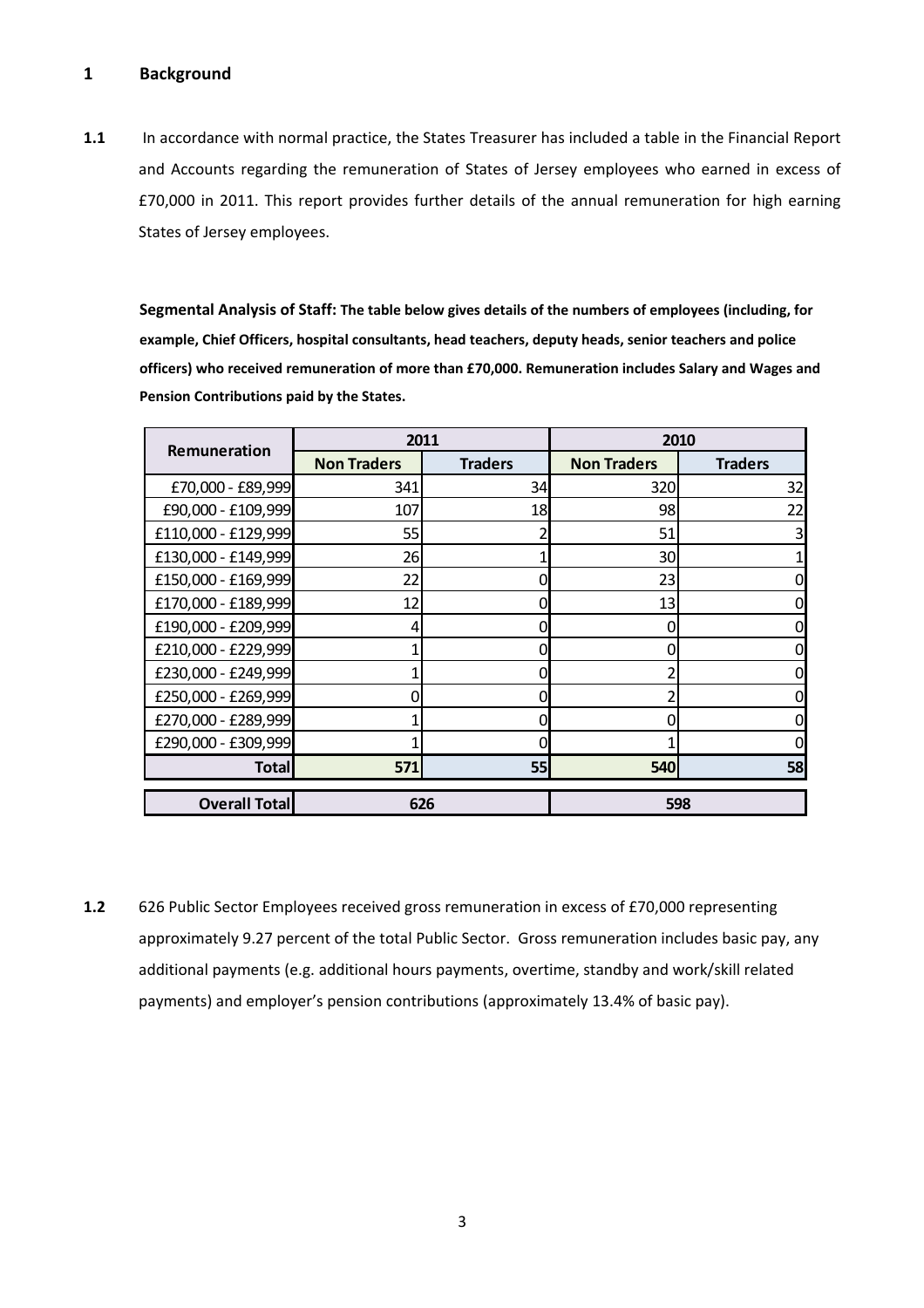#### **2 Analysis of employees remunerated between £70,000 and £100,000**

**2.1** The table below provides a breakdown of the employees remunerated in excess of £70,000.

| <b>Number of Employees</b> | <b>Salary Band</b>   |
|----------------------------|----------------------|
| 461                        | £70,000 to £99,999   |
| 165                        | £100,000 to £309,999 |
| 626                        | £70,000 to £309,999  |

- **2.2** Out of the 461 Employees remunerated between £70,000 and £99,999:
	- 225 received basic pay in excess of £70k,
	- 153 Employees' remuneration increased above £70k because of pension costs and;
	- 83 Employees received less than £70,000 in basic pay and pension however additional payments such as; standby pay, additional hours worked, work or skill based allowances and pay in lieu of notice or annual leave increased their gross remuneration to between £70,000 and £99,999.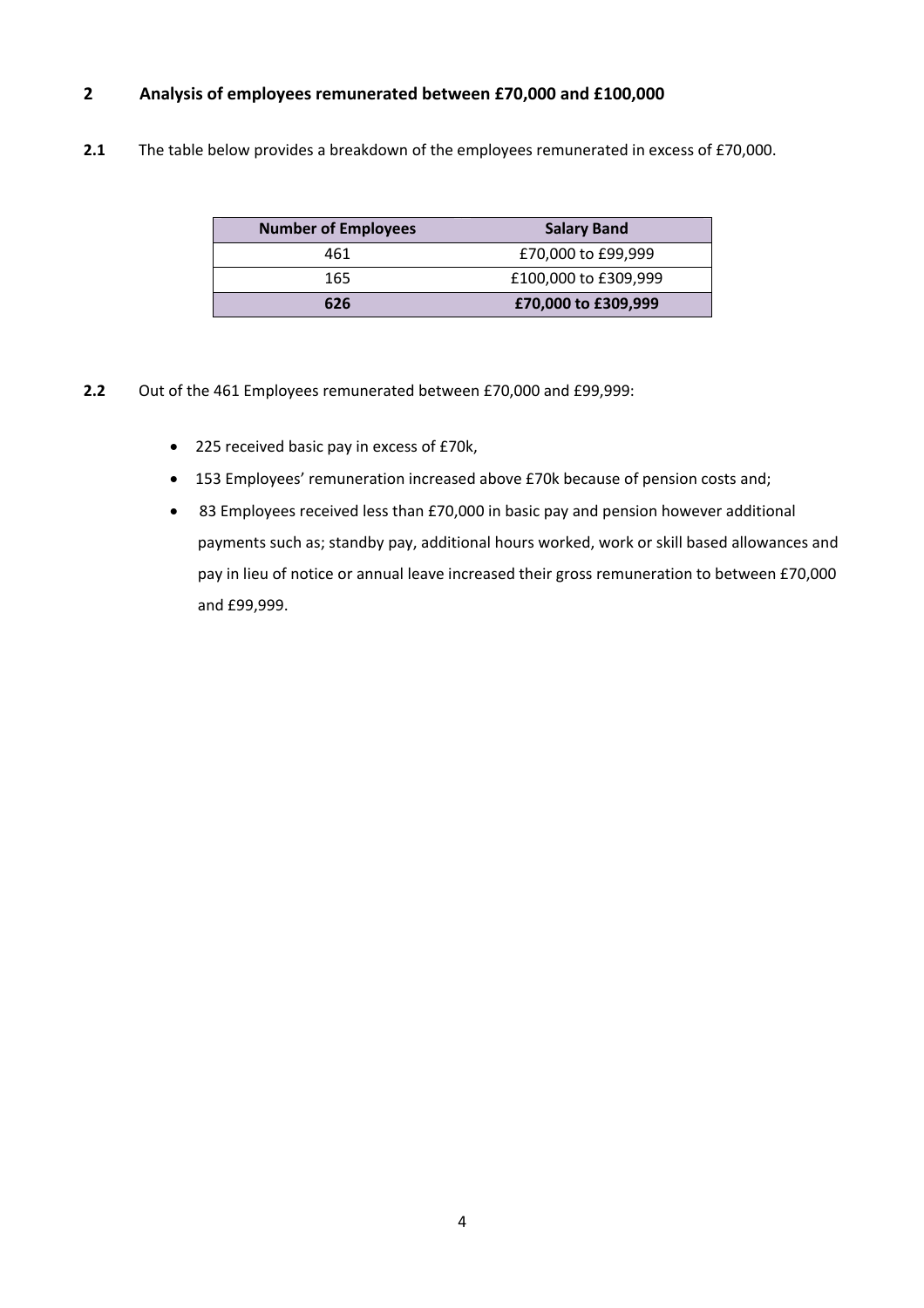#### **3 Analysis of Employees remunerated in excess of £100,000**

**3.1** In 2011, 165 Employees received a total (gross) remuneration of over £100k, a breakdown by Department and Pay Group<sup>1</sup> is shown below:

|                                         | <b>GROSS REMUNERATION</b>         |                                     | <b>GROSS REMUI</b> |
|-----------------------------------------|-----------------------------------|-------------------------------------|--------------------|
| <b>Department</b>                       | (including Pension Contributions) | <b>Pay Group</b>                    | (including Pension |
| <b>Chief Minister's Department</b>      | 8                                 | A Grade                             | 13                 |
| Department of the Environment           |                                   | <b>Air Traffic Control</b>          | 4                  |
| Economic Development                    |                                   | Civil Servants                      | 9                  |
| Education, Sport & Culture              |                                   | Doctor and Consultants              | 74                 |
| <b>Health &amp; Social Services</b>     | 82                                | <b>Energy from Waste Operations</b> |                    |
| <b>Home Affairs</b>                     | 14                                | <b>HC Managers</b>                  |                    |
| Housing                                 |                                   | <b>Heads and Deputies</b>           |                    |
| Jersey Airport                          | b                                 | Judicial Greffe                     |                    |
| Jersey Harbours                         |                                   | Personal contract holders/Misc      | 50                 |
| Non Ministerial States Funded           | 21                                | Police Service                      | 6                  |
| Social Security                         |                                   | <b>Grand Total</b>                  | 165                |
| <b>States Assembly</b>                  |                                   |                                     |                    |
| <b>Transport and Technical Services</b> |                                   |                                     |                    |
| <b>Treasury and Resources</b>           |                                   |                                     |                    |
| <b>Grand Total</b>                      | 165                               |                                     |                    |

|                                     | <b>GROSS REMUNERATION</b>         |
|-------------------------------------|-----------------------------------|
| Pay Group                           | (including Pension Contributions) |
| A Grade                             | 13                                |
| Air Traffic Control                 | 4                                 |
| Civil Servants                      | 9                                 |
| Doctor and Consultants              | 74                                |
| <b>Energy from Waste Operations</b> | 2                                 |
| <b>HC Managers</b>                  |                                   |
| <b>Heads and Deputies</b>           | 5                                 |
| Judicial Greffe                     | 1                                 |
| Personal contract holders/Misc      | 50                                |
| Police Service                      | 6                                 |
| <b>Grand Total</b>                  | 165                               |

- **3.2** Out of the 165 Employees remunerated in excess of £100,000:
	- Exactly 100 Employees earned basic pay in excess of £100k,
	- 38 Employees' remuneration increased above £100k because of pension costs and;
	- 27 Employees received less than £100,000 in basic pay and pension however additional payments such as; standby pay, additional hours worked, work or skill based allowances and pay in lieu of notice or annual leave increased their gross remuneration in excess of £100k.
- **3.3** The analysis in the following tables focus on employees' remunerated over £100k within two parameters:
	- Basic Pay only (page 6)

Total Gross remuneration (page 7) includes basic pay, any allowances<sup>2</sup> that have been paid via payroll and the employers' pension contributions.

 $1$  It should be noted that within the Pay Group table the term 'Personal contract holders/ Misc' includes employees such as Chief Officers, A Grade Civil Servants, Crown Officers and States Appointments. Furthermore, the term 'Civil Servant' includes a number of professions such as States Vet, Official Analyst, Senior Ambulance Officers, Meteorologists, Engineers, Accountants, Customs & Immigration Officers, Physiotherapists, Pathologists, Microbiologists, Radiologists and Pharmacists.

 $2$  It should be noted that the term 'allowances' includes all non-basic pay payments that were made via the payroll system during 2011, such as additional hours payments, standby pay, shift pay, expense refunds etc.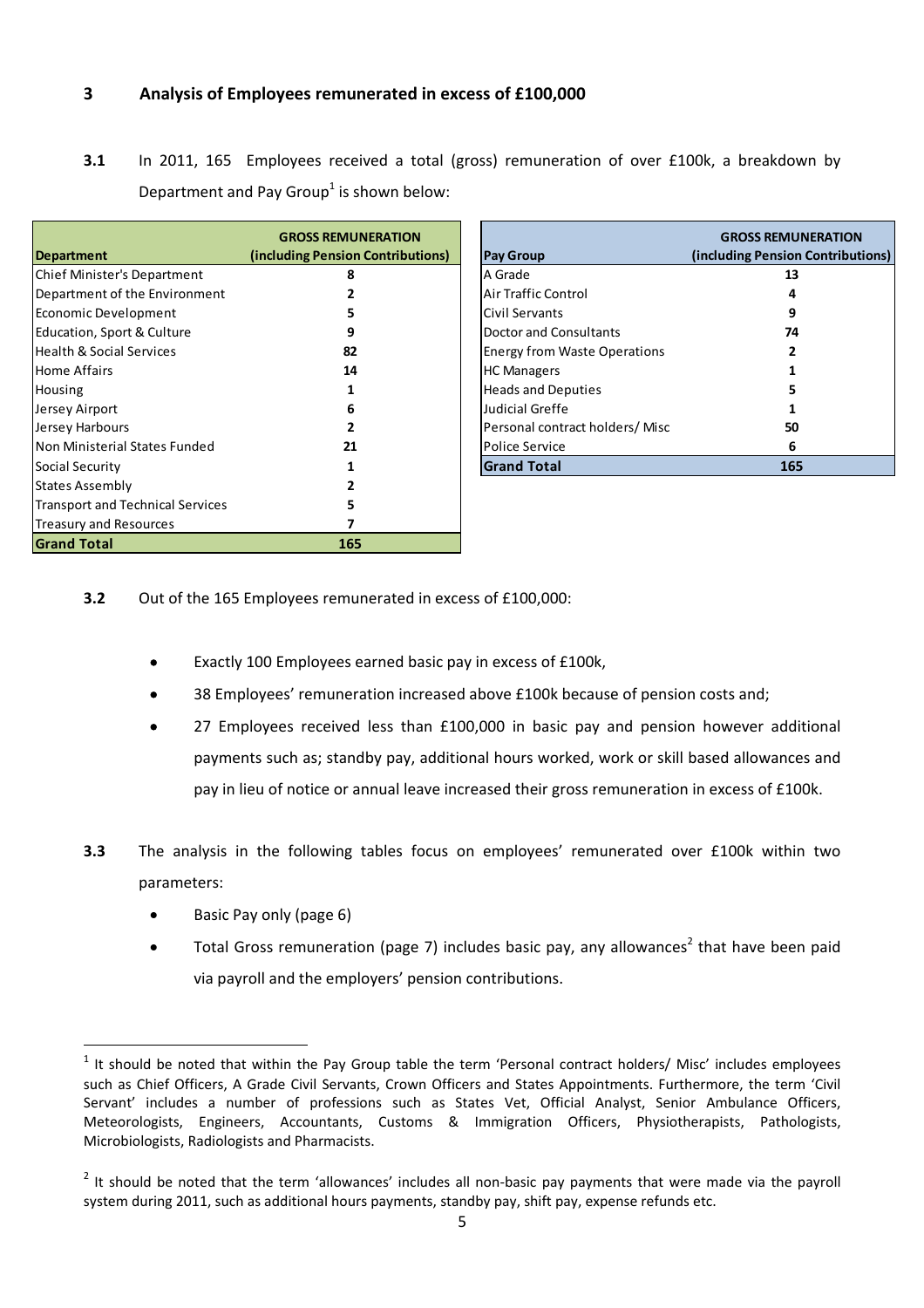#### **BASIC pay only By Department**

|                                       |    |          | <b>TOTAL</b> |
|---------------------------------------|----|----------|--------------|
| £100,000                              | To | £109,999 |              |
| Chief Minister's Department           |    | 5        |              |
| Education, Sport & Culture            |    | 2        |              |
| <b>Health &amp; Social Services</b>   |    | 13       |              |
| <b>Home Affairs</b>                   |    | 3        |              |
| Jersey Harbours                       |    | 1        |              |
| Non Ministerial States Funded         |    | 3        | 27           |
| £110,000                              | To | £119,999 |              |
| <b>Chief Minister's Department</b>    |    | 1        |              |
| Education, Sport & Culture            |    | 1        |              |
| <b>Health &amp; Social Services</b>   |    | 7        |              |
| <b>Home Affairs</b>                   |    | 1        |              |
| Housing                               |    | 1        |              |
| Non Ministerial States Funded         |    | 6        |              |
| Social Security                       |    | 1        |              |
| States Assembly                       |    | 1        |              |
| Treasury and Resources                |    | 1        | 20           |
| £120,000                              | To | £129,999 |              |
| Department of the Environment         |    | 1        |              |
| Health & Social Services              |    | 3        |              |
| Jersey Airport                        |    | 1        |              |
| Non Ministerial States Funded         |    | 1        |              |
| <b>Transport and Technical Servic</b> |    | 1        |              |
| <b>Treasury and Resources</b>         |    | 1        | 8            |
| £130,000                              | To | £139,999 |              |
| Economic Development                  |    | 1        |              |
| Education, Sport & Culture            |    | 1        |              |
| <b>Health &amp; Social Services</b>   |    | 18       |              |
| <b>Home Affairs</b>                   |    | 1        |              |
| Non Ministerial States Funded         |    | 3        |              |
| Treasury and Resources                |    | 1        | 25           |
| £140,000                              | To | £149,999 |              |
| Chief Minister's Department           |    | 1        |              |
| <b>Health &amp; Social Services</b>   |    | 5        |              |
| Treasury and Resources                |    | 2        | 8            |
| £150,000                              | To | £159,999 |              |
| <b>Economic Development</b>           |    | 1        |              |
| <b>Health &amp; Social Services</b>   |    | 3        |              |
| Non Ministerial States Funded         |    | 1        | 5            |
| £160,000                              | To | £169,999 |              |
| <b>Health &amp; Social Services</b>   |    | 1        | 1            |
| £170,000                              | To | £179,999 |              |
| <b>Health &amp; Social Services</b>   |    | 2        |              |
| Non Ministerial States Funded         |    | 1        | 3            |
| £180,000                              | To | £189,999 |              |
| Non Ministerial States Funded         |    | 1        | 1            |
| £190,000                              | To | £199,999 |              |
| <b>Health &amp; Social Services</b>   |    | 1        | 1            |
| £210,000                              | To | £219,999 |              |
| Non Ministerial States Funded         |    | 1        | 1            |
|                                       |    |          | 100          |

#### **BASIC pay only By Pay Group**

|                                 |             |    |          | <b>TOTAL</b> |
|---------------------------------|-------------|----|----------|--------------|
|                                 | £100,000 To |    | £109,999 |              |
| A Grade                         |             |    | 4        |              |
| Doctor and Consultants          |             |    | 10       |              |
| <b>HC Managers</b>              |             |    | 1        |              |
| <b>Heads and Deputies</b>       |             |    | 1        |              |
| Judicial Greffe                 |             |    | 1        |              |
| Personal contract holders/Misc  |             |    | 10       | 27           |
|                                 | £110,000    | To | £119,999 |              |
| A Grade                         |             |    | 1        |              |
| Doctor and Consultants          |             |    | 7        |              |
| Personal contract holders/Misc  |             |    | 12       | 20           |
|                                 | £120,000    | To | £129,999 |              |
| <b>Doctor and Consultants</b>   |             |    | 3        |              |
| Personal contract holders/Misc  |             |    | 5        | 8            |
|                                 | £130,000    | To | £139,999 |              |
| A Grade                         |             |    | 1        |              |
| Doctor and Consultants          |             |    | 17       |              |
| Personal contract holders/ Misc |             |    | 7        | 25           |
|                                 | £140,000    | To | £149,999 |              |
| A Grade                         |             |    | 1        |              |
| <b>Doctor and Consultants</b>   |             |    | 5        |              |
| Personal contract holders/ Misc |             |    | 2        | 8            |
|                                 | £150,000    | To | £159,999 |              |
| <b>Doctor and Consultants</b>   |             |    | 3        |              |
| Personal contract holders/ Misc |             |    | 2        | 5            |
|                                 | £160,000    | To | £169,999 |              |
| <b>Doctor and Consultants</b>   |             |    | 1        | 1            |
|                                 | £170,000    | To | £179,999 |              |
| <b>Doctor and Consultants</b>   |             |    | 1        |              |
| Personal contract holders/Misc  |             |    | 2        | 3            |
|                                 | £180,000    | To | £189,999 |              |
| Personal contract holders/Misc  |             |    | 1        | 1            |
|                                 | £190,000    | To | £199,999 |              |
| Doctor and Consultants          |             |    | 1        | 1            |
|                                 | £210,000    | To | £219,999 |              |
| Personal contract holders/Misc  |             |    | 1        | 1            |
|                                 |             |    |          | 100          |

The data shows that 100 employee's received basic pay in excess of £100,000 excluding any other payments (i.e. employer pension contribution, additional hours worked, work or skill based allowances, medical defence union insurance and expense refunds etc.).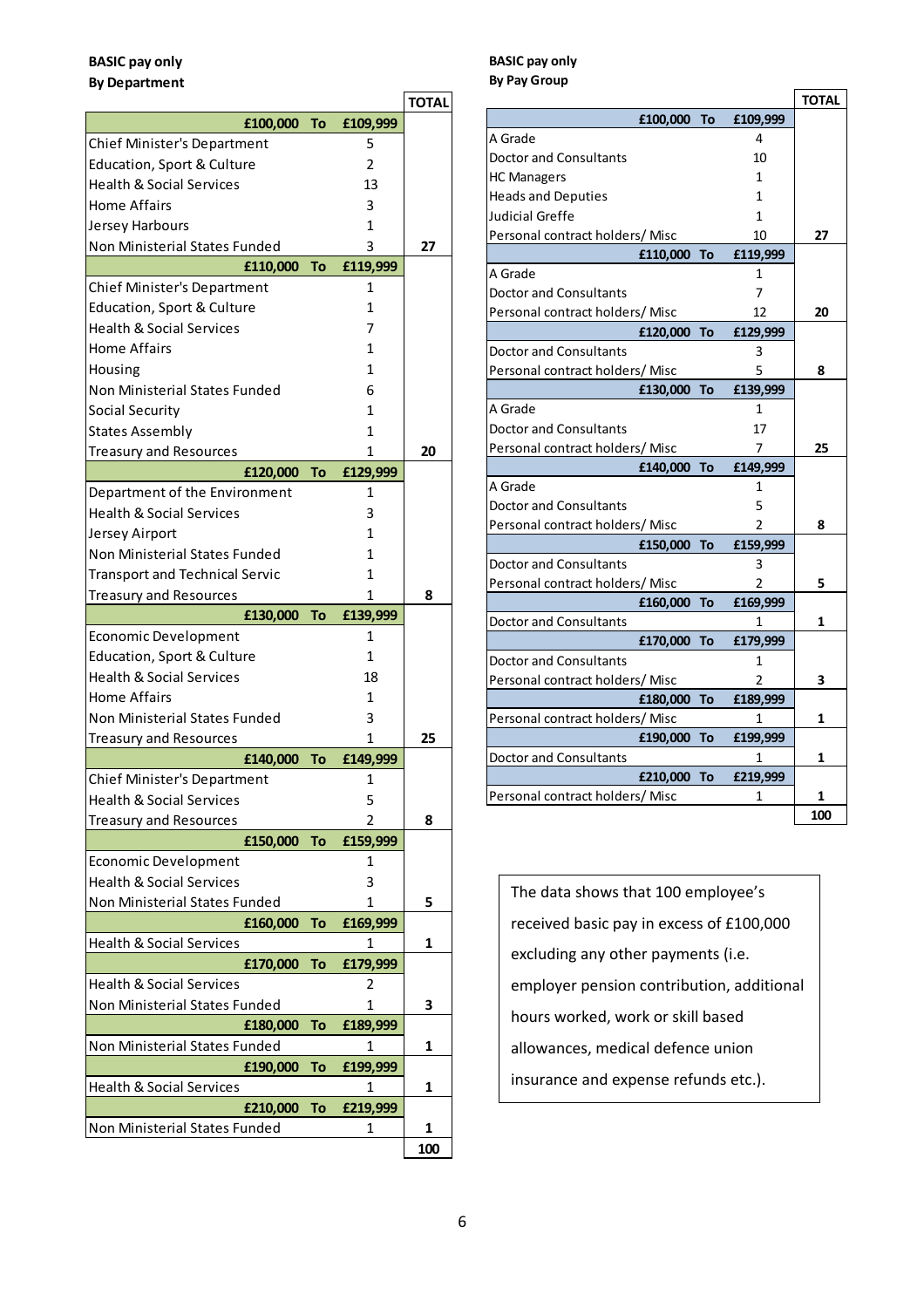**GROSS Remuneration (Including allowances and pension) By Department TOTAL**

| by bepartment<br>£100,000                                    | To | £109,999       | ייייי |
|--------------------------------------------------------------|----|----------------|-------|
| Chief Minister's Department -                                |    | 1              |       |
| Department of the Environment                                |    | 1              |       |
| <b>Economic Development</b>                                  |    | 2              |       |
| Education, Sport & Culture                                   |    | 5              |       |
| <b>Health &amp; Social Services</b>                          |    | 8              |       |
| Home Affairs                                                 |    | 8              |       |
| Jersey Airport                                               |    | 4              |       |
| Jersey Harbours                                              |    | 1              |       |
| Non Ministerial States Funded                                |    | 3              |       |
| <b>States Assembly</b>                                       |    | 1              |       |
| <b>Transport and Technical Services</b>                      |    | 3              |       |
| Treasury and Resources                                       |    | 2              | 39    |
| £110,000                                                     | To | £119,999       |       |
| Chief Minister's Department -<br><b>Economic Development</b> |    | 3<br>1         |       |
| Education, Sport & Culture                                   |    | $\overline{2}$ |       |
| <b>Health &amp; Social Services</b>                          |    | 11             |       |
| <b>Home Affairs</b>                                          |    | 2              |       |
| Non Ministerial States Funded                                |    | 2              |       |
| <b>Transport and Technical Services</b>                      |    | 1              | 22    |
| £120,000                                                     | To | £129,999       |       |
| Chief Minister's Department -                                |    | 2              |       |
| Education, Sport & Culture                                   |    | 1              |       |
| <b>Health &amp; Social Services</b>                          |    | 21             |       |
| Home Affairs                                                 |    | 2              |       |
| Housing                                                      |    | 1              |       |
| Jersey Airport                                               |    | 1              |       |
| Jersey Harbours                                              |    | 1              |       |
| Non Ministerial States Funded                                |    | 5              |       |
| <b>States Assembly</b>                                       |    | 1              | 35    |
| £130,000                                                     | To | £139,999       |       |
| Chief Minister's Department -                                |    | 1              |       |
| Department of the Environment                                |    | 1              |       |
| <b>Health &amp; Social Services</b>                          |    | 8              |       |
| <b>Home Affairs</b>                                          |    | 1              |       |
| Non Ministerial States Funded                                |    | 4              |       |
| Social Security                                              |    | 1<br>1         | 17    |
| <b>Treasury and Resources</b><br>£140,000                    | To | £149,999       |       |
| <b>Health &amp; Social Services</b>                          |    | 6              |       |
| <b>Home Affairs</b>                                          |    | 1              |       |
| Jersey Airport                                               |    | 1              |       |
| <b>Transport and Technical Services</b>                      |    | 1              |       |
| Treasury and Resources                                       |    | 1              | 10    |
| £150,000                                                     | To | £159,999       |       |
| Economic Development                                         |    | 1              |       |
| Education, Sport & Culture                                   |    | 1              |       |
| <b>Health &amp; Social Services</b>                          |    | 7              |       |
| Non Ministerial States Funded                                |    | 3              | 12    |
| £160,000                                                     | To | £169,999       |       |
| <b>Health &amp; Social Services</b>                          |    | 8              |       |
| Treasury and Resources                                       |    | 2              | 10    |
| £170,000                                                     | To | £179,999       |       |
| <b>Economic Development</b>                                  |    | 1              |       |
| <b>Health &amp; Social Services</b>                          |    | 3              |       |
| Non Ministerial States Funded                                |    | 1              |       |
| Treasury and Resources                                       |    | 1              | 6     |
| £180,000                                                     | To | £189,999       |       |
| Chief Minister's Department -<br>Health & Social Services    |    | 1<br>5         | 6     |
| £190,000                                                     | To | £199,999       |       |
| <b>Health &amp; Social Services</b>                          |    | 3              | З     |
| £200,000                                                     | To | £209,999       |       |
| Health & Social Services                                     |    | 1              | 1     |
| £210,000                                                     | To | £219,999       |       |
| Health & Social Services                                     |    | 1              | 1     |
| £230,000                                                     | To | £239,999       |       |
| Non Ministerial States Funded                                |    | 1              | 1     |
| £270,000                                                     | To | £279,999       |       |
| Non Ministerial States Funded                                |    | 1              | 1     |
| £290,000                                                     | To | £299,999       |       |
| Non Ministerial States Funded                                |    | 1              | 1     |
|                                                              |    |                | 165   |

**GROSS Remuneration (Including allowances and pension)**

| <b>By Pay Group</b>                 |          |    |                | <b>TOTAL</b> |
|-------------------------------------|----------|----|----------------|--------------|
|                                     | £100,000 | To | £109,999       |              |
| A Grade                             |          |    | 5              |              |
| <b>Air Traffic Control</b>          |          |    | 4              |              |
| Civil Servants                      |          |    | 7              |              |
| <b>Doctor and Consultants</b>       |          |    | 6              |              |
| <b>Energy from Waste Operations</b> |          |    | 2              |              |
| <b>Heads and Deputies</b>           |          |    | 4              |              |
| Personal contract holders/Misc      |          |    | 5              |              |
| Police Service                      |          |    | 6              | 39           |
|                                     | £110,000 | To | £119,999       |              |
| A Grade                             |          |    | 2              |              |
| Civil Servants                      |          |    | $\overline{2}$ |              |
|                                     |          |    |                |              |
| <b>Doctor and Consultants</b>       |          |    | 8              |              |
| <b>HC Managers</b>                  |          |    | 1              |              |
| <b>Heads and Deputies</b>           |          |    | 1              |              |
| Personal contract holders/ Misc     |          |    | 8              | 22           |
|                                     | £120,000 | To | £129,999       |              |
| A Grade                             |          |    | 3              |              |
| <b>Doctor and Consultants</b>       |          |    | 20             |              |
| Personal contract holders/Misc      |          |    | 12             | 35           |
|                                     | £130,000 | To | £139,999       |              |
| A Grade                             |          |    | 1              |              |
| <b>Doctor and Consultants</b>       |          |    | 7              |              |
| Judicial Greffe                     |          |    | 1              |              |
| Personal contract holders/ Misc     |          |    | 8              | 17           |
|                                     | £140,000 | To | £149,999       |              |
| <b>Doctor and Consultants</b>       |          |    | 6              |              |
| Personal contract holders/Misc      |          |    | 4              | 10           |
|                                     | £150,000 | To | £159,999       |              |
|                                     |          |    |                |              |
| <b>Doctor and Consultants</b>       |          |    | 7              |              |
| Personal contract holders/ Misc     |          |    | 5              | 12           |
|                                     | £160,000 | To | £169,999       |              |
| A Grade                             |          |    | 1              |              |
| <b>Doctor and Consultants</b>       |          |    | 8              |              |
| Personal contract holders/ Misc     |          |    | 1              | 10           |
|                                     | £170,000 | To | £179,999       |              |
| A Grade                             |          |    | 1              |              |
| <b>Doctor and Consultants</b>       |          |    | 3              |              |
| Personal contract holders/ Misc     |          |    | 2              | 6            |
|                                     | £180,000 | To | £189,999       |              |
| <b>Doctor and Consultants</b>       |          |    | 5              |              |
| Personal contract holders/ Misc     |          |    | 1              | 6            |
|                                     | £190,000 | То | £199,999       |              |
| <b>Doctor and Consultants</b>       |          |    | 2              |              |
| Personal contract holders/Misc      |          |    | 1              | З            |
|                                     | £200,000 | To | £209,999       |              |
| Doctor and Consultants              |          |    | 1              | 1            |
|                                     | £210,000 | То | £219,999       |              |
| Doctor and Consultants              |          |    | 1              | 1            |
|                                     |          |    |                |              |
|                                     | £230,000 | To | £239,999       |              |
| Personal contract holders/ Misc     |          |    | 1              | 1            |
|                                     | £270,000 | То | £279,999       |              |
| Personal contract holders/Misc      |          |    | 1              | 1            |
|                                     | £290,000 | To | £299,999       |              |
| Personal contract holders/ Misc     |          |    | 1              | 1            |
|                                     |          |    |                | 165          |

An additional 65 employees were remunerated in excess of £100,000.

27 employees because of additional payments, such as; additional hours worked, work or skill based allowances, expense refunds, medical defence union insurance payments and pay in lieu of notice or annual leave.

38 employees because of the employer's pension contribution which, for the high earning group, is on average 13.9% of basic pay.

7